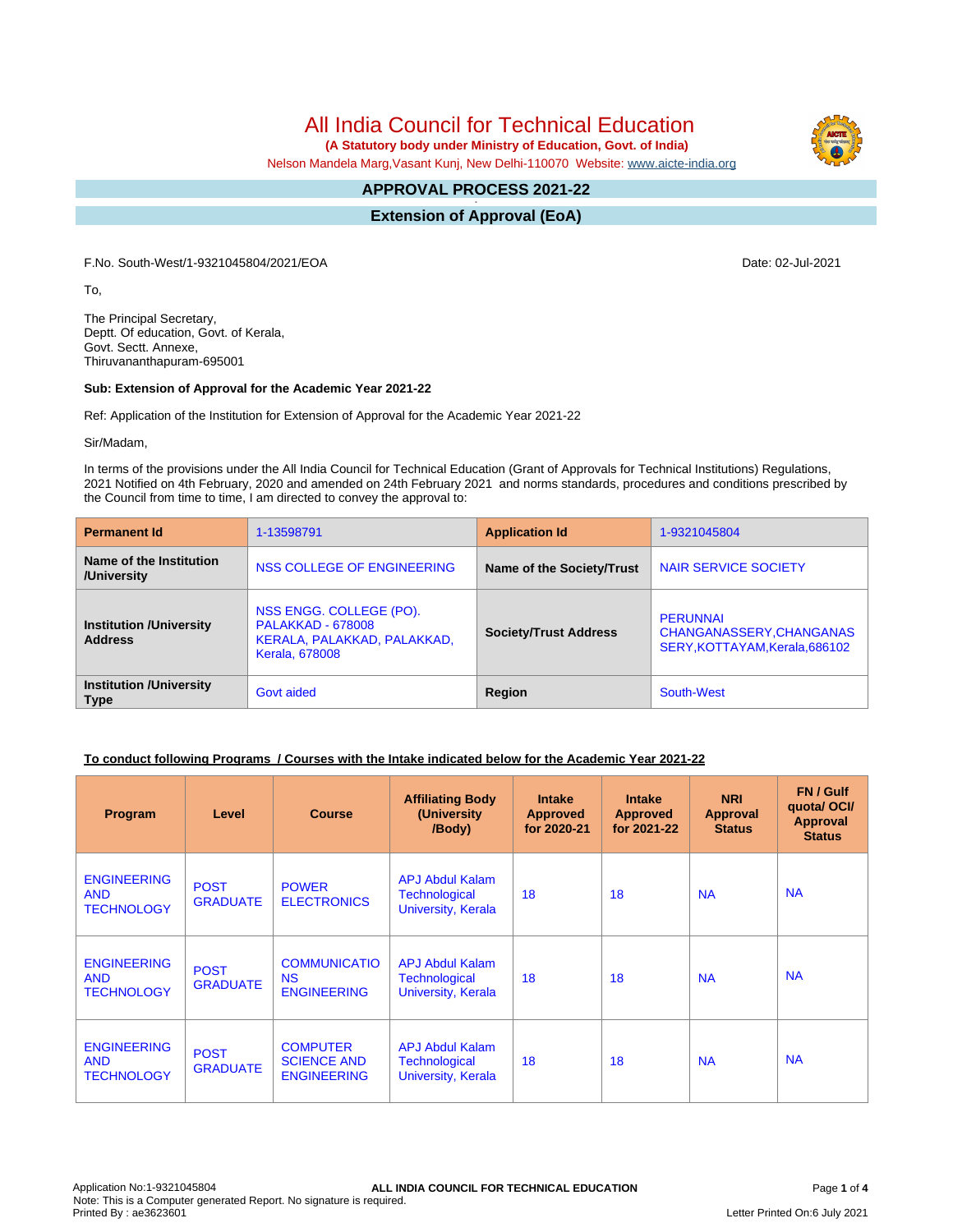| <b>ENGINEERING</b><br><b>AND</b><br><b>TECHNOLOGY</b> | <b>UNDER</b><br><b>GRADUATE</b> | <b>CIVIL</b><br><b>ENGINEERING</b>                                            | <b>APJ Abdul Kalam</b><br><b>Technological</b><br><b>University, Kerala</b> | 120      | 120       | <b>NA</b> | <b>NA</b> |
|-------------------------------------------------------|---------------------------------|-------------------------------------------------------------------------------|-----------------------------------------------------------------------------|----------|-----------|-----------|-----------|
| <b>ENGINEERING</b><br><b>AND</b><br><b>TECHNOLOGY</b> | <b>UNDER</b><br><b>GRADUATE</b> | <b>MECHANICAL</b><br><b>ENGINEERING</b>                                       | <b>APJ Abdul Kalam</b><br><b>Technological</b><br><b>University, Kerala</b> | 120      | 120       | <b>NA</b> | <b>NA</b> |
| <b>ENGINEERING</b><br><b>AND</b><br><b>TECHNOLOGY</b> | <b>UNDER</b><br><b>GRADUATE</b> | <b>ELECTRICAL</b><br><b>AND</b><br><b>ELECTRONICS</b><br><b>ENGINEERING</b>   | <b>APJ Abdul Kalam</b><br>Technological<br>University, Kerala               | 120      | 120       | <b>NA</b> | <b>NA</b> |
| <b>ENGINEERING</b><br><b>AND</b><br><b>TECHNOLOGY</b> | <b>UNDER</b><br><b>GRADUATE</b> | <b>ELECTRONICS &amp;</b><br><b>COMMUNICATIO</b><br><b>N ENGG</b>              | <b>APJ Abdul Kalam</b><br><b>Technological</b><br><b>University, Kerala</b> | 90       | 90        | <b>NA</b> | <b>NA</b> |
| <b>ENGINEERING</b><br><b>AND</b><br><b>TECHNOLOGY</b> | <b>UNDER</b><br><b>GRADUATE</b> | <b>INSTRUMENTAT</b><br><b>ION AND</b><br><b>CONTROL</b><br><b>ENGINEERING</b> | <b>APJ Abdul Kalam</b><br><b>Technological</b><br><b>University, Kerala</b> | 60       | 60        | <b>NA</b> | <b>NA</b> |
| <b>ENGINEERING</b><br><b>AND</b><br><b>TECHNOLOGY</b> | <b>UNDER</b><br><b>GRADUATE</b> | <b>COMPUTER</b><br><b>SCIENCE AND</b><br><b>ENGINEERING</b>                   | <b>APJ Abdul Kalam</b><br>Technological<br>University, Kerala               | 60       | 60        | <b>NA</b> | <b>NA</b> |
| <b>ENGINEERING</b><br><b>AND</b><br><b>TECHNOLOGY</b> | <b>POST</b><br><b>GRADUATE</b>  | <b>COMPUTER</b><br><b>INTEGRATED</b><br><b>MANUFACTURIN</b><br>G              | <b>APJ Abdul Kalam</b><br><b>Technological</b><br><b>University, Kerala</b> | 18       | 18        | <b>NA</b> | <b>NA</b> |
| <b>ENGINEERING</b><br><b>AND</b><br><b>TECHNOLOGY</b> | <b>POST</b><br><b>GRADUATE</b>  | <b>STRUCTURAL</b><br><b>ENGINEERING</b>                                       | <b>APJ Abdul Kalam</b><br><b>Technological</b><br>University, Kerala        | 18       | 18        | <b>NA</b> | <b>NA</b> |
| <b>ENGINEERING</b><br><b>AND</b><br><b>TECHNOLOGY</b> | <b>POST</b><br><b>GRADUATE</b>  | <b>BIOMEDICAL</b><br><b>ENGINEERING</b>                                       | <b>APJ Abdul Kalam</b><br>Technological<br>University, Kerala               | $\Omega$ | $18^{#}\$ | <b>NA</b> | <b>NA</b> |

## Approved New Course(s)

## **It is mandatory to comply with all the essential requirements as given in APH 2021-22 (Appendix 6)**

The Institution/ University is having the following deficiencies as per the online application submitted to AICTE (self-disclosure based) and the same shall be complied within Two years from the date of issue of this EoA.

## **Deficiencies\* Noted (based on Self Disclosure)**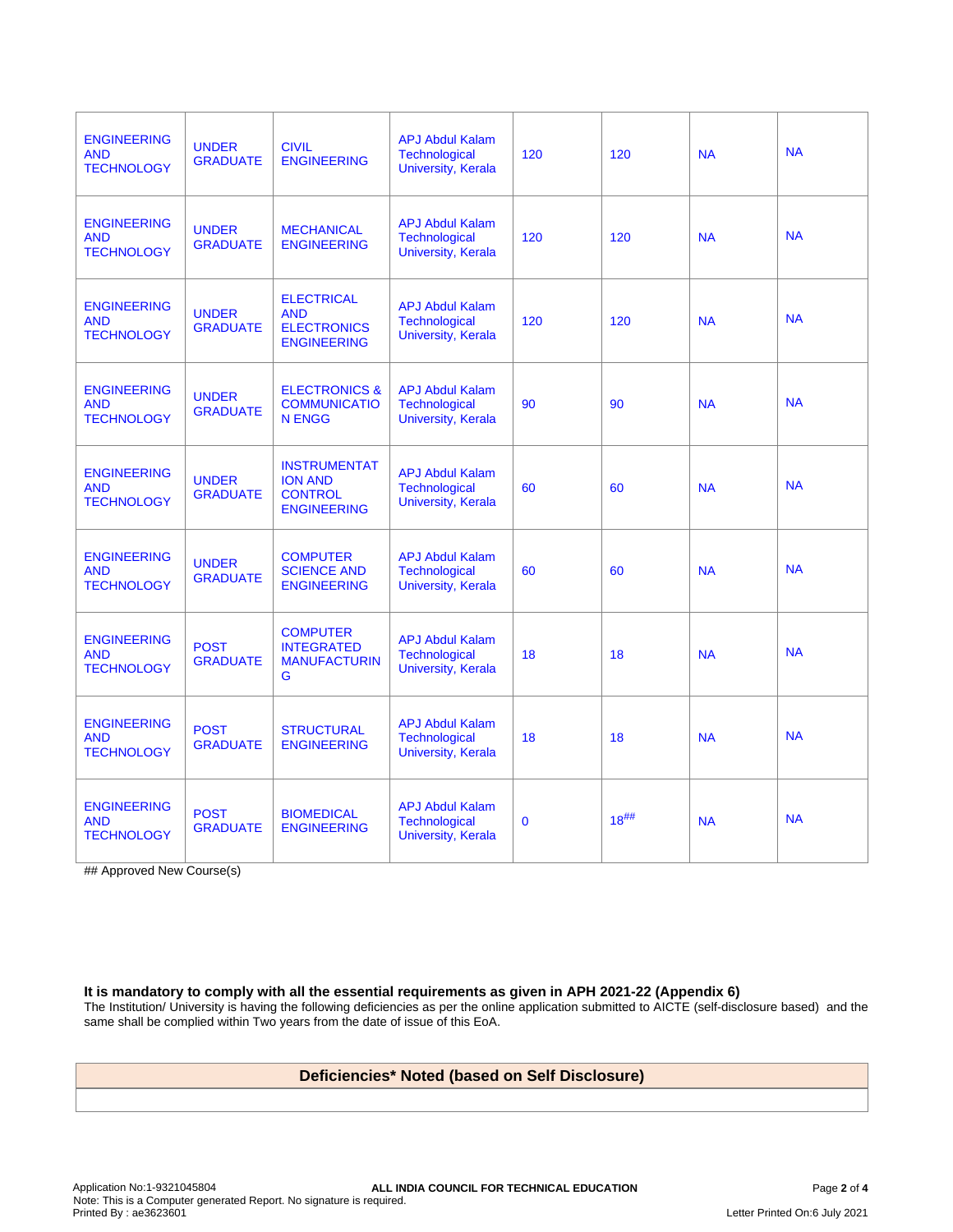#### **\***Please refer Deficiency Report for details

## **Important Instructions**

- 1. The State Government/ UT/ Directorate of Technical Education/ Directorate of Medical Education shall ensure that 10% of reservation for Economically Weaker Section (EWS) as per the reservation policy for admission, operational from the Academic year 2019-20 is implemented without affecting the reservation percentages of SC/ ST/ OBC/ General. However, this would not be applicable in the case of Minority Institutions referred to the Clause (1) of Article 30 of Constitution of India. Such Institution shall be permitted to increase in annual permitted strength over a maximum period of two years.
- 2. The Institution offering courses earlier in the Regular Shift, First Shift, Second Shift/Part Time now amalgamated as total intake shall have to fulfil all facilities such as Infrastructure, Faculty and other requirements as per the norms specified in the Approval Process Handbook 2021-22 for the Total Approved Intake. Further, the Institutions Deemed to be Universities/ Institutions having Accreditation/ Autonomy status shall have to maintain the Faculty: Student ratio as specified in the Approval Process Handbook.
- 3. Strict compliance of Anti-Ragging Regulation, Establishment of Committee for SC/ ST, Establishment of Internal Complaint Committee (ICC), Establishment of Online Grievance Redressal Mechanism, Barrier Free Built Environment for disabled and elderly persons, Fire and Safety Certificate should be maintained as per the provisions made in Approval Process Handbook and AICTE Regulation notified from time to time.
- 4. In case of any differences in content in this Computer generated Extension of Approval Letter, the content/information as approved by the Executive Council / General Council as available on the record of AICTE shall be final and binding.

**Prof.Rajive Kumar Member Secretary, AICTE**

Copy \*\* to:

- **1. The Director of Technical Education\*\*, Kerala**
- **2**. **The Registrar\*\*,** Apj Abdul Kalam Technological University, Kerala
- **3. The Principal / Director,** NSS COLLEGE OF ENGINEERING Nss Engg. College (Po). Palakkad - 678008 Kerala, Palakkad, Palakkad, Kerala,678008
- **4. The Secretary / Chairman,** PERUNNAI CHANGANASSERY CHANGANASSERY,KOTTAYAM Kerala,686102
- **5. The Regional Officer,** All India Council for Technical Education Health Centre Building Bangalore University Campus Bangalore - 560 009, Karnataka

### **6. Guard File(AICTE)**

Note: Validity of the Course details may be verified at <http://www.aicte-india.org/> **.**

<sup>\*\*</sup> Individual Approval letter copy will not be communicated through Post/Email. However, consolidated list of Approved Institutions(bulk) will be shared through official Email Address to the concerned Authorities mentioned above.